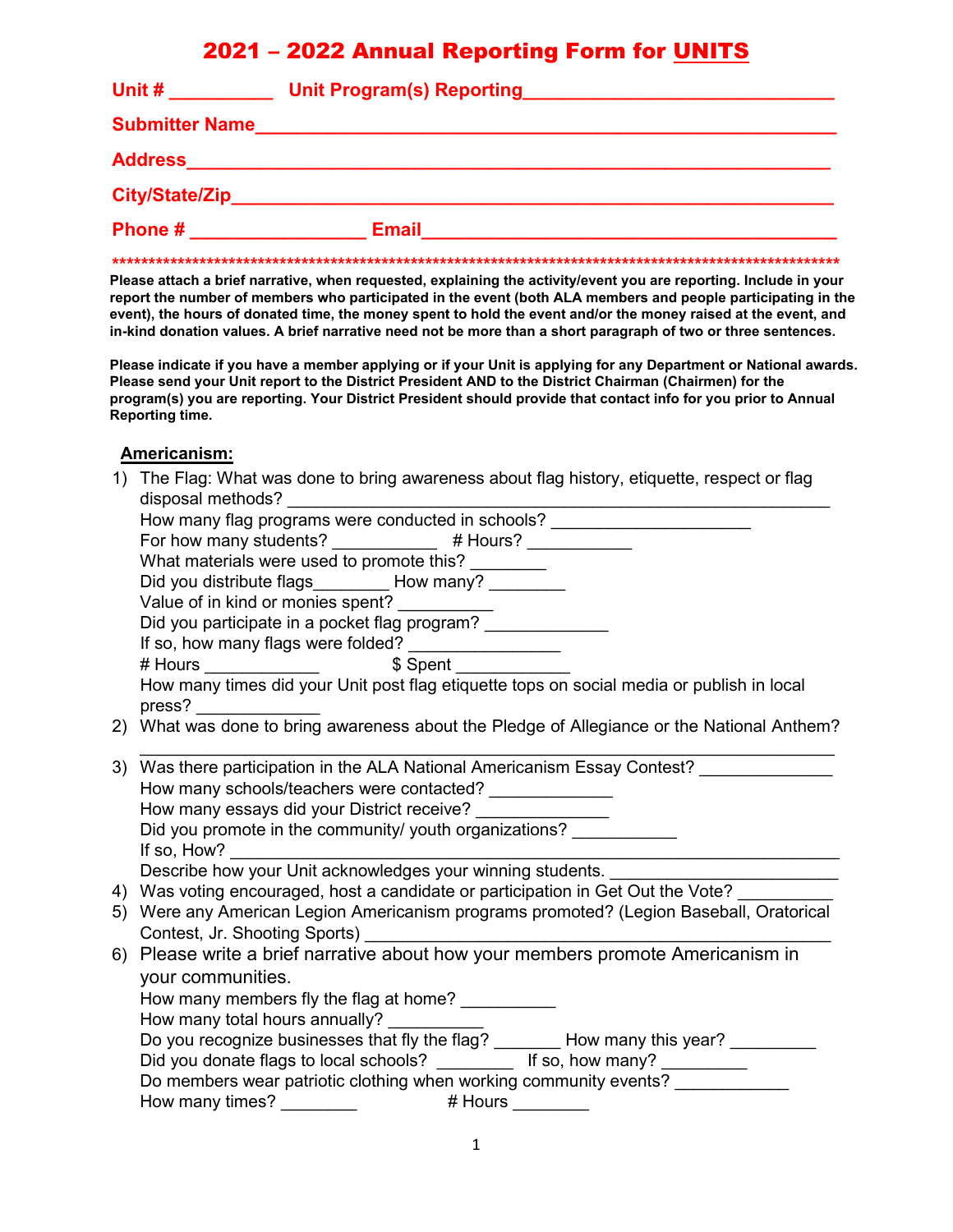- 7) How many members promoted the Flag Protection Amendment Act? Did you publish articles in local papers or on your website/other social media? Did you contact your State and Federal legislators regarding this Act?
- 8) Did you submit for any Department or National Awards?

## **Auxiliary Emergency Fund (AEF):**

1) What was done to inform members about the AEF, what it can do & how to apply?

\_\_\_\_\_\_\_\_\_\_\_\_\_\_\_\_\_\_\_\_\_\_\_\_\_\_\_\_\_\_\_\_\_\_\_\_\_\_\_\_\_\_\_\_\_\_\_\_\_\_\_\_\_\_\_\_\_\_\_\_\_\_\_\_\_\_\_\_\_\_\_\_\_\_\_\_ \_\_\_\_\_\_\_\_\_\_\_\_\_\_\_\_\_\_\_\_\_\_\_\_\_\_\_\_\_\_\_\_\_\_\_\_\_\_\_\_\_\_\_\_\_\_\_\_\_\_\_\_\_\_\_\_\_\_\_\_\_\_\_\_\_\_\_\_\_\_\_\_\_\_\_\_

2) Did any members in your Unit apply for assistance?

Receive assistance?

3) Was there support for the AEF thru donations or fundraisers? How much was donated?

4) Were there any special projects used to raise funds at Unit level? \_\_\_\_\_\_\_\_\_\_\_\_\_\_\_\_\_\_\_\_\_

## **Chaplain: #**

- 1. Was there a Memorial Services were held? \_\_\_\_\_\_\_\_\_\_ Any other service like Four Chaplains? \_\_\_\_\_\_\_\_\_\_\_\_\_\_\_\_\_\_\_\_\_\_\_\_\_\_\_\_\_\_\_\_\_\_\_\_\_\_\_\_\_ How many members attended? \_\_\_\_\_\_\_\_\_\_\_\_\_\_\_\_\_\_\_\_\_\_\_\_
- 2. Were there any Memorial Donations from your Unit? If so, how many?  $$$
- 3. Does your Unit drape your Charter for a deceased member? \_\_\_\_\_\_\_\_\_\_\_\_\_\_\_\_\_\_\_\_
- 4. Did you prepare & submitted a Book or Prayers?

# **Children & Youth: # of Units in District\_\_\_\_\_ # of Unit Reports Received\_\_\_\_\_\_\_\_**

- 1) How many activities for children and youth did your Unit hold? Please explain in a narrative what these activities were including the criteria listed above for narratives.
- 2) How many children did your Unit serve this year, including any joint activities as a Legion Family? \_\_\_\_\_\_\_\_\_\_\_\_\_\_\_\_

Please provide more info in a narrative.

- 3) Did your Unit promote KDH2? Please provide a narrative to explain how and your results.
- 4) How many Youth Hero or Good Deed Awards did your Unit issue? Please give details in a brief narrative.
- 5) How many hours did members in your Unit donate to Youth Activities, including planning, shopping and the activities themselves?
- 6) How much money did your Unit donate to benefit Veterans/Military children?

 $\overline{\phantom{a}}$  , where  $\overline{\phantom{a}}$  , where  $\overline{\phantom{a}}$  , where  $\overline{\phantom{a}}$  , where  $\overline{\phantom{a}}$ Please attach a brief narrative to explain how your donations were given and received.

- 7) What is the value of in-kind donations that your Unit received to benefit the Children and Youth Program?
	- Please write a brief narrative of what these items were and how they were used.
- 8) Did your Unit donate to other child service charities? \_\_\_\_\_\_\_\_\_\_\_\_\_\_\_\_\_\_\_\_\_\_ If so, what was the value in money and time spent? Please write a brief narrative to explain.
- 9) Please write and attach a narrative for any activities not reported above to support this program. Remember to use the narrative criteria listed at the beginning of this report form.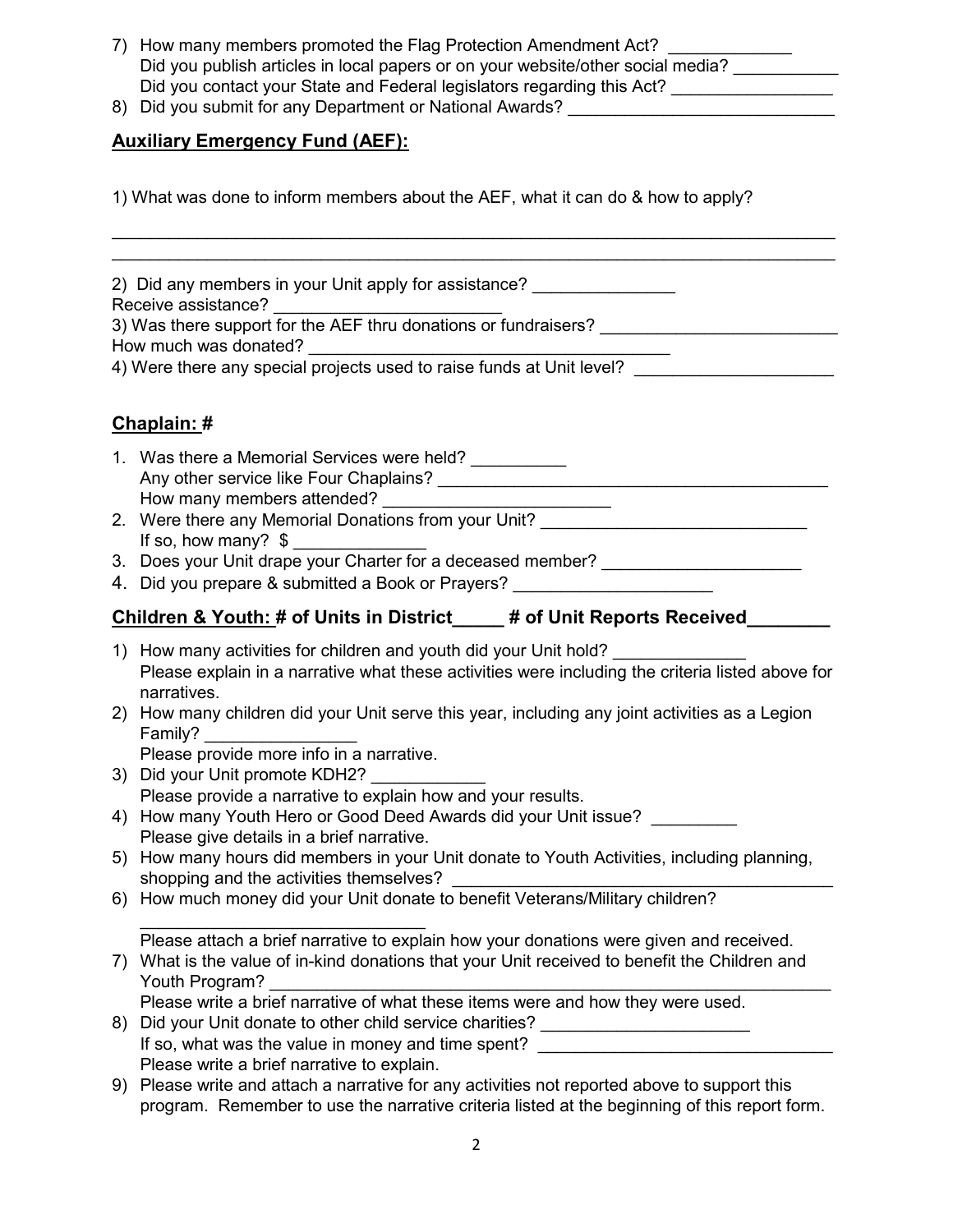## **Community Service:**

- 1) What kind of projects/events did your participate in to benefit their communities? (examples – blood drives, Scouting, community beautification) – please attach a brief narrative describing these efforts including hours volunteered, money spent/donated.
- 2) Did your Unit assist any homeless shelters, food banks, domestic violence shelters senor centers, nursing homes, etc. Please attach a brief narrative describing these efforts including hours, money spent/donated.
- 3) Did your Unit members volunteer and work with other organizations in their communities? – please attach a brief narrative describing these efforts including hours volunteered, money spent/donated.
- 4) Did your Unit adopt a special project in your community? Please attach a narrative with details.
- 5) Did your Unit participate in the Department Special Project "One pair of shoes can make a difference"? If so, please attach a brief narrative including how many shoes collected and their value, how many members participated and their hours volunteered, how many shelters benefited from their projects.
- 6) Did your Unit do any special projects to support veterans, servicemembers & their families? Please attach a brief narrative.

# **Constitution & Bylaws:**

- 1) Did your Unit update their Standing Rules this year?
- 2) Does your Unit have gender neutral Standing Rules according to the new directive from National?

Are your governing documents (Constitution, Bylaws and Standing Rules) gender neutral?

- $\frac{1}{2}$ 3) Does your Unit give copies of the Unit Constitution to your members? \_\_\_\_\_\_\_\_ The Unit Bylaws? \_\_\_\_\_\_\_\_\_\_ The Unit Standing Rules? \_\_\_\_\_ Does your Unit have copies of the District governing documents?
- 4) Does your Unit have a copy of Robert's Rules of Order, Newly Revised,  $11<sup>th</sup>$  Edition at your Unit meetings?

## **Education:**

Scholarships:

- 1) What was the total number of scholarships that Units present/award?
- 2) What is the total dollar amount from Questions #1?
- 3) Of the total in Question #2, how many scholarships and what was the dollar amount awarded to children of Veterans in your Unit?
- 4) Of the total in Question #2, how many scholarships and what was the dollar amount awarded to children of active military in your Unit?
- 5) Of the total in Question #2, how many scholarships and what was the dollar amount awarded to Student Veterans in your Unit?
- 6) What dollar amount did your Unit donate to Department scholarships?

### Veterans in Community Schools:

 $\frac{1}{2}$  , and the set of the set of the set of the set of the set of the set of the set of the set of the set of the set of the set of the set of the set of the set of the set of the set of the set of the set of the set

Did the Unit (co-sponsor with your Post) a presentation? Please include a brief narrative describing the age group and topic presented.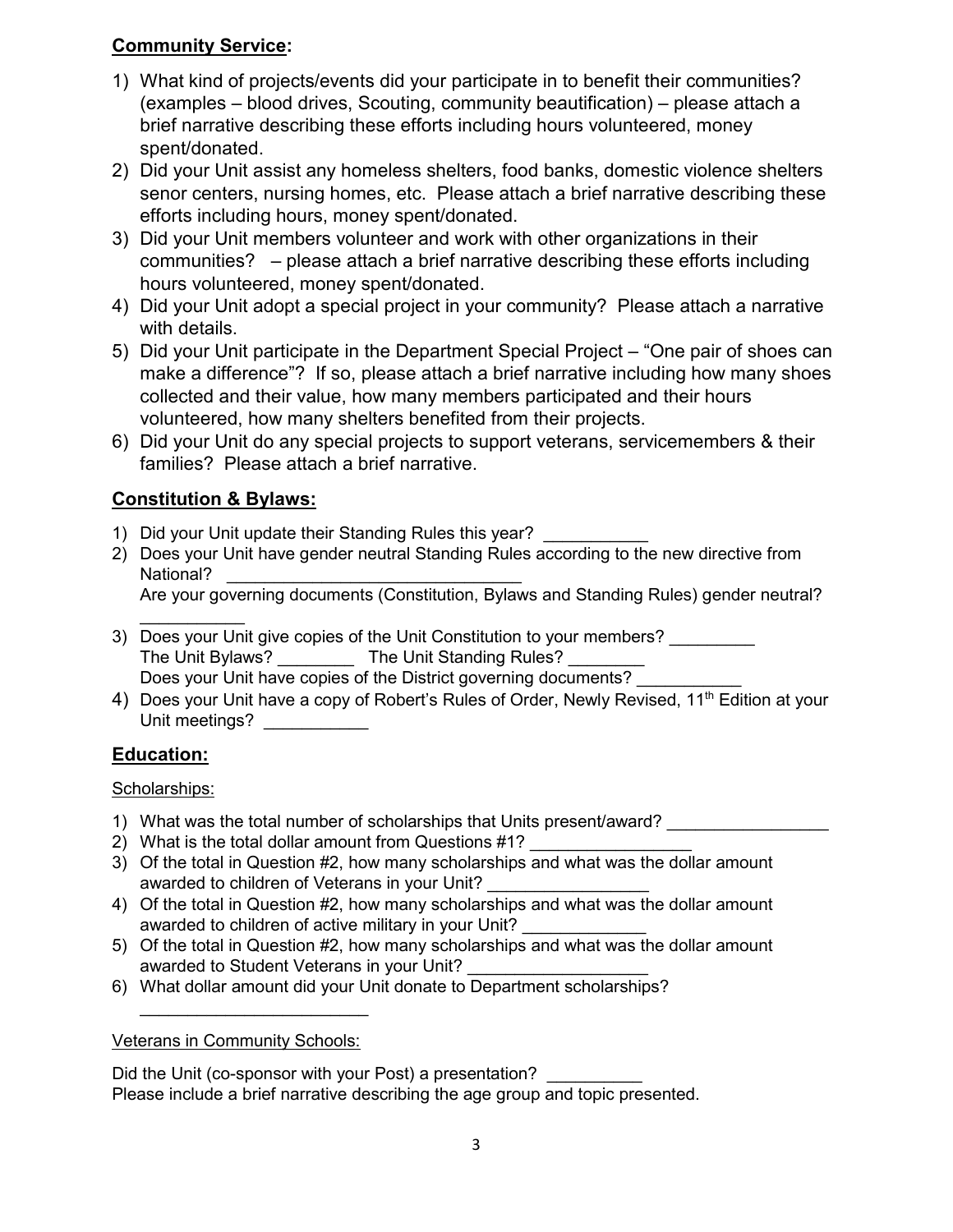#### Give 10 to Education:

- 1) What was the approximate number of school supplies given in your Unit?
- 2) What was the approximate dollar value of school supplies given in your Unit?

 Did your Unit participate in: National Education Week? Teacher Appreciation Week? Read Across America Day and promoting literacy?

If so, please attach a brief narrative describing how you participated.

#### Other Educational Support:

If your Unit reported supporting the Education Program by some other means, please attach a brief narrative with details of this activity.

### **ALA Girls State:**

- 1) What methods do your Unit utilize to recruit ALA Girls State delegates? Are they effective? Please attach a narrative with the details.
- 2) Did your Unit successfully solicit funds from outside of the Legion Family to sponsor delegates to ALA Girls State? If yes, please provide details in a brief narrative.
- 3) How many delegates did your Unit sponsor for the 2021 session? Do you plan on increasing that number for the 2022 session? How many Delegates did your Unit sponsor?
- 4) Did your Unit donate additional funds or purchase an item on the wish list? If yes, indicate the amount of the monetary donation, and/or list the donated items in a brief narrative.
- 5) Did you invite your delegate(s) to a Unit meeting or special event to report on their ALA Girls State experience?

If yes, attach a brief narrative with what the delegate(s) expressed was the most rewarding part of their experience.

### **Historian:**

- 1) Does your Unit Historian actively keep history?
- 2) Did your Unit submit a History Book? History Scrapbook?
- 3) Did your Unit celebrate the Charter anniversary? \_\_\_\_\_\_\_

### **Junior Activities:**

- 1) How many Juniors in your Unit worked towards patches in the Patch Program? Did you remember to submit to Department Chairman to get them ordered to be presented at Department Convention?
- 2) Did your Unit encourage younger SAL members to do the patches as well? If so, how many SAL members participated?
- 3) How many of the Junior members in your Unit attended the Junior Conference/Convention for National (held at the same time as Mission Training)?
- 4) How many Juniors in your Unit were involved in activities connected with our Auxiliary Programs (i.e. Americanism, Community Service, Poppy, VA & R etc.) If so, please attach a list of those included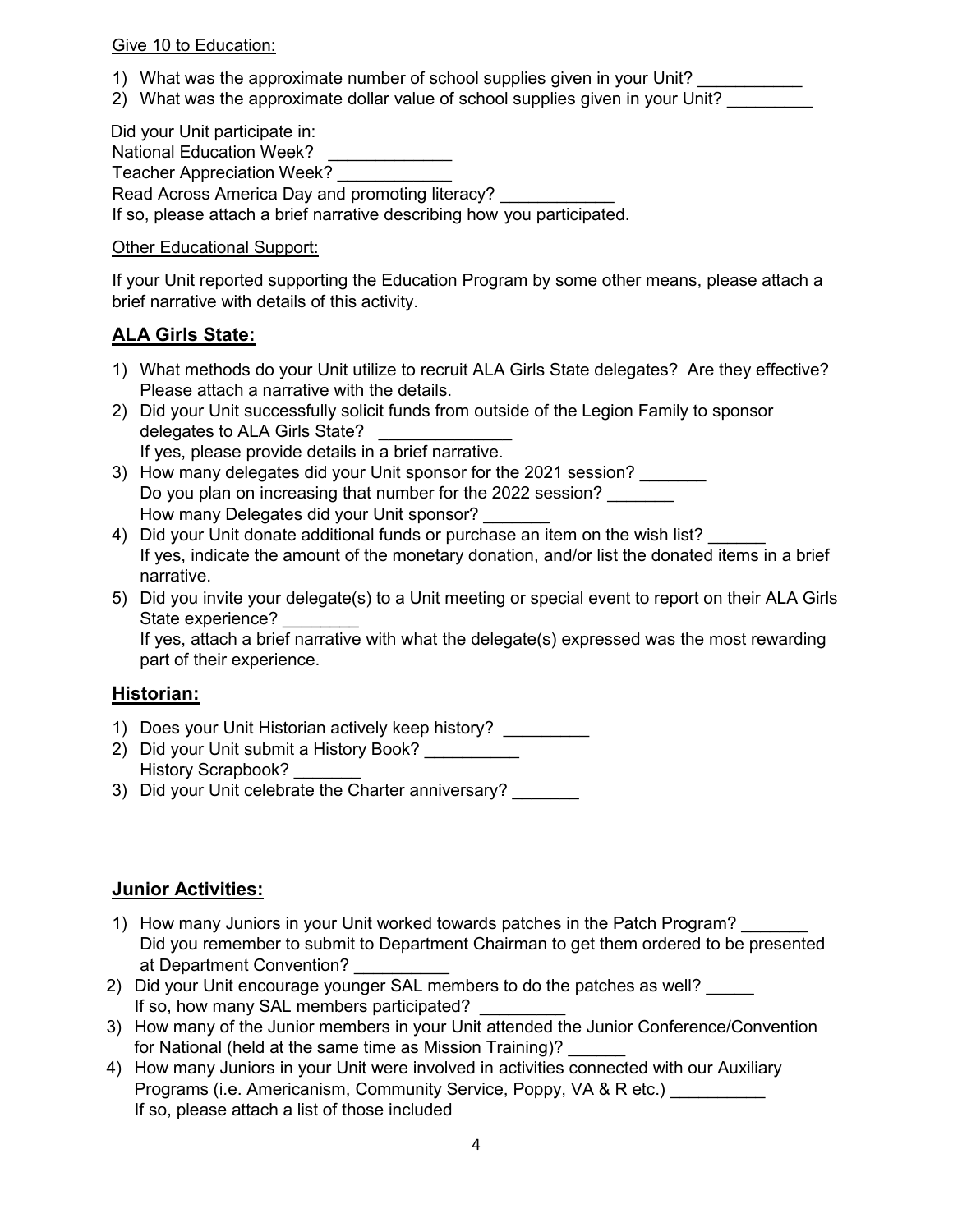| 5) Did any of your Junior members submit for or have been submitted for any awards this year |
|----------------------------------------------------------------------------------------------|
| for Junior Programs?                                                                         |
| If so, which one(s) – please attach details. Note: when you send your entries to the         |
| Department Chairman, please remember to send a completed Green Slip.                         |
| $\Omega$ . Usu manut United in train District better negative training as a stimula          |

- 6) How many Units in your District have regular Junior meetings? Does your Unit have regular Junior meetings? \_\_\_\_\_\_\_\_\_\_\_\_\_ If so, how often do they meet?
- 7) Did your Juniors in your Unit raise funds for a charity or special organization? so, please attach a brief narrative with details as to how much was raised and who these funds were donated to.
- 8) How many Juniors does your Unit have graduating to Senior members this year? Did the Unit have a ceremony for them? Would you like them included in the Department Ceremony at Department Convention in Kalamazoo this June? If so, please attach their information.
- 9) Does your Unit have a mentoring program for Juniors? If so, please attach a brief description of how they are mentored.

## **Leadership:**

- 1) Did your Unit provide a Leadership Workshop for your members? If so, how many members attended?
- 2) How does the Unit guide its members to be better leaders? How does your Unit guide members to be better leaders? Please attach a brief narrative explaining.
- 3) Attach a brief narrative explaining how the Unit mentors new members.
- 4) Please explain in narrative form how the Unit encourages the chairmen of your programs to write narratives for reporting.

## **Legislative:**

- 1) Did you communicate with your legislators? \_\_\_\_\_\_\_\_\_\_\_\_\_\_\_\_ If so, how many? \_\_\_\_\_\_\_
- 2) Did you receive responses from your legislators? \_\_\_\_\_\_\_\_\_\_\_ How many? \_\_\_\_\_\_\_

Please describe in your narrative, giving number of members who participated as well as answering the following questions:

- 3) Did you participate in Town Halls? <br>
Rallies? Legislative receptions?
- 4) Did you hold Unit Legislative Meetings? \_\_\_\_\_\_\_ # held \_\_\_\_\_\_ # of Legislators who participated \_\_\_\_\_\_\_\_\_\_
- 5) Did you subscribe to Legion's weekly updates? Legislative Action Center? \_\_\_\_\_\_\_ Dispatch? \_\_\_\_\_\_ E-newsletters from officials? \_\_\_\_\_\_\_\_\_
- 6) Number of members that promoted the priorities of the American Legion?
- 7) What methods were used to develop relationships with elected officials? \_\_\_\_\_
- 8) Did you promote military absentee voting or voting? \_\_\_\_\_\_\_ If so, how did you promote it?  $\_$  , and the set of the set of the set of the set of the set of the set of the set of the set of the set of the set of the set of the set of the set of the set of the set of the set of the set of the set of the set of th

## **Membership:**

1) Did your Unit participate in "One Week of Caring & Sharing"? \_\_\_\_\_\_\_\_\_\_\_\_\_\_\_\_ If so, how many members did your Unit contact? \_\_\_\_\_\_\_\_\_\_\_\_\_\_\_\_\_\_\_\_\_\_\_\_\_\_\_\_\_\_\_\_\_ 2) Did your Unit reach goal? Yes/No If so, when?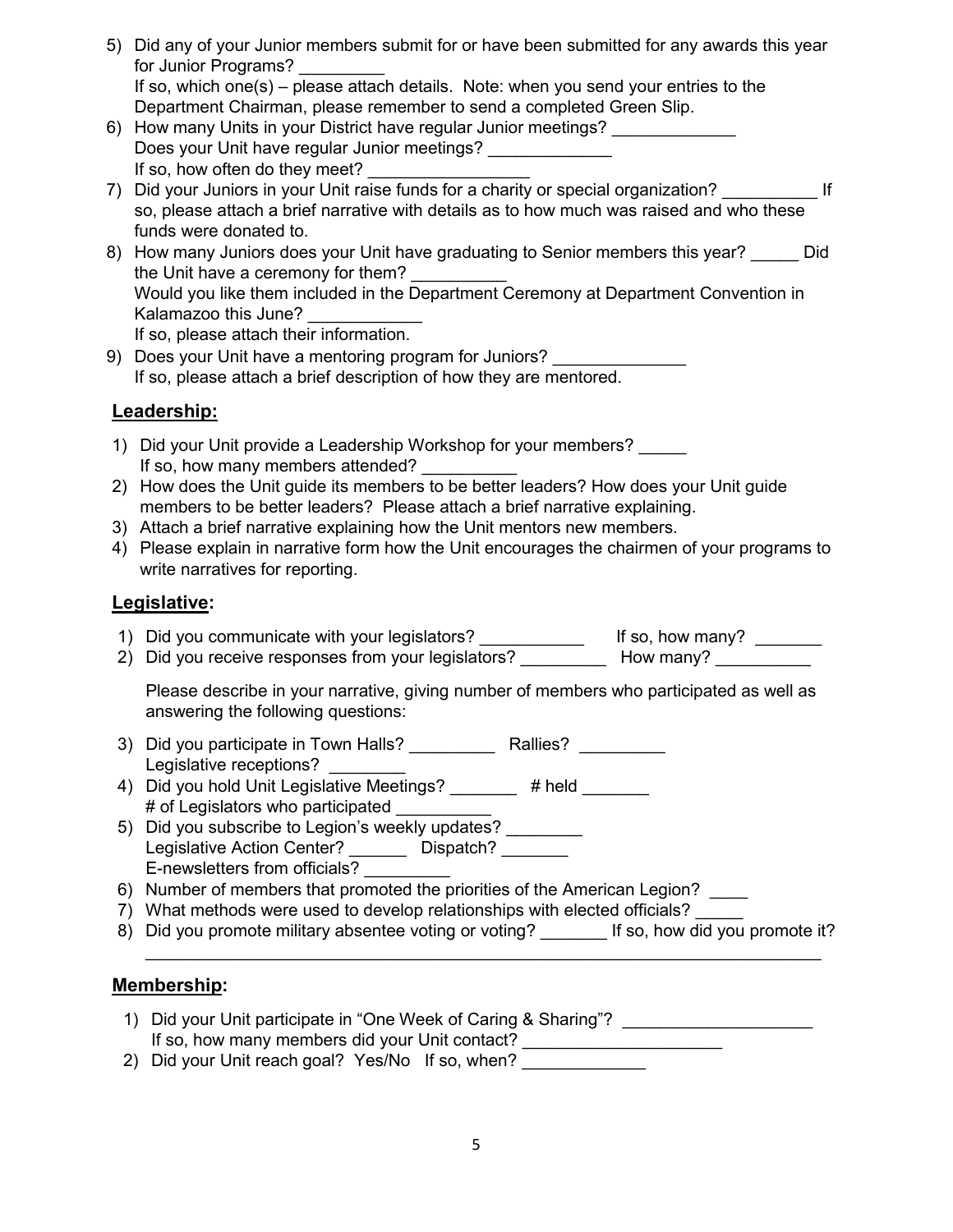- 5) Did you promote the new eligibility through the Legion Act? If so, how many new members did you gain through this new eligibility?
- 6) Did you promote the change to include "spouses" rather than "wives" in the change in ALA eligibility? **Example 1** If so, how many new members did you gain?
- 7) Did your Unit hold a Membership Rally? If so, how many new members did you gain?
- 8) What Department Awards is your Unit applying for? Chloe O'Neil Cup Doyle Cup \_\_\_\_\_\_ Gladys Taylor Citation \_\_\_\_\_\_ Orlene Pennnington Citation \_\_\_\_\_ Patricia Donald Citation
- 9) Please write a brief narrative with recommendations for the membership team.

## **Music:**

Please write a brief narrative answering the following questions:

- 1) What role does music play in the meetings of your Units? What songs do you incorporate? If music does not play a role, why not?
- 2) If you do a Memorial Service, how do you incorporate music?
- 3) How do you incorporate music into your holiday celebrations?
- 4) Do you have members in your Unit that contribute their musical talents to their communities (church choir, community band, etc.)?

## **National Security:**

- 1) Did your Unit support the American Legion National Security Program (CERT Training)?
- \_\_\_\_\_\_\_\_\_\_\_\_\_\_\_\_\_\_\_\_\_\_\_\_\_\_\_\_\_\_\_\_\_\_\_\_ 2) Did your Unit purchase/present any Blue or Gold Star banners? \_\_\_\_\_\_\_\_\_\_ How many of each?
- 3) Did your Unit participate in any Welcome Home activities? If so, please give details.
- 4) How many members donated blood? Worked at a blood drive? How many donated food for those donating blood? \_\_\_\_\_\_\_\_ What was the monetary value?
- 5) Does your Unit observe the POW/MIA Empty Chair at official meetings? Does your Post Home have a POW/MIA table display?
- 6) Did your Unit address emotional & social needs of active, reserve & transitioning military servicemembers & their families?
- 7) Does your Unit assist military spouses in getting & maintaining employment? Promote Job Fairs?
- 8) Do your Unit members know about RED Fridays? (Remember Everyone Deployed) How many members participate?

## **Past Presidents Parley:**

- 1) Does your Unit promote mentor opportunities for your members?
- 2) Do you have Past Presidents that support/assist your Unit?
- 3) Does your Unit promote and submit nominations for Unit Member of the Year?
- 4) Does your Unit promote & submit nominations for the Salute to Servicewomen Award?
- 5) Does your Unit donate to our Department Medical Scholarship Award? Host a fundraiser?

How much was raised or donated?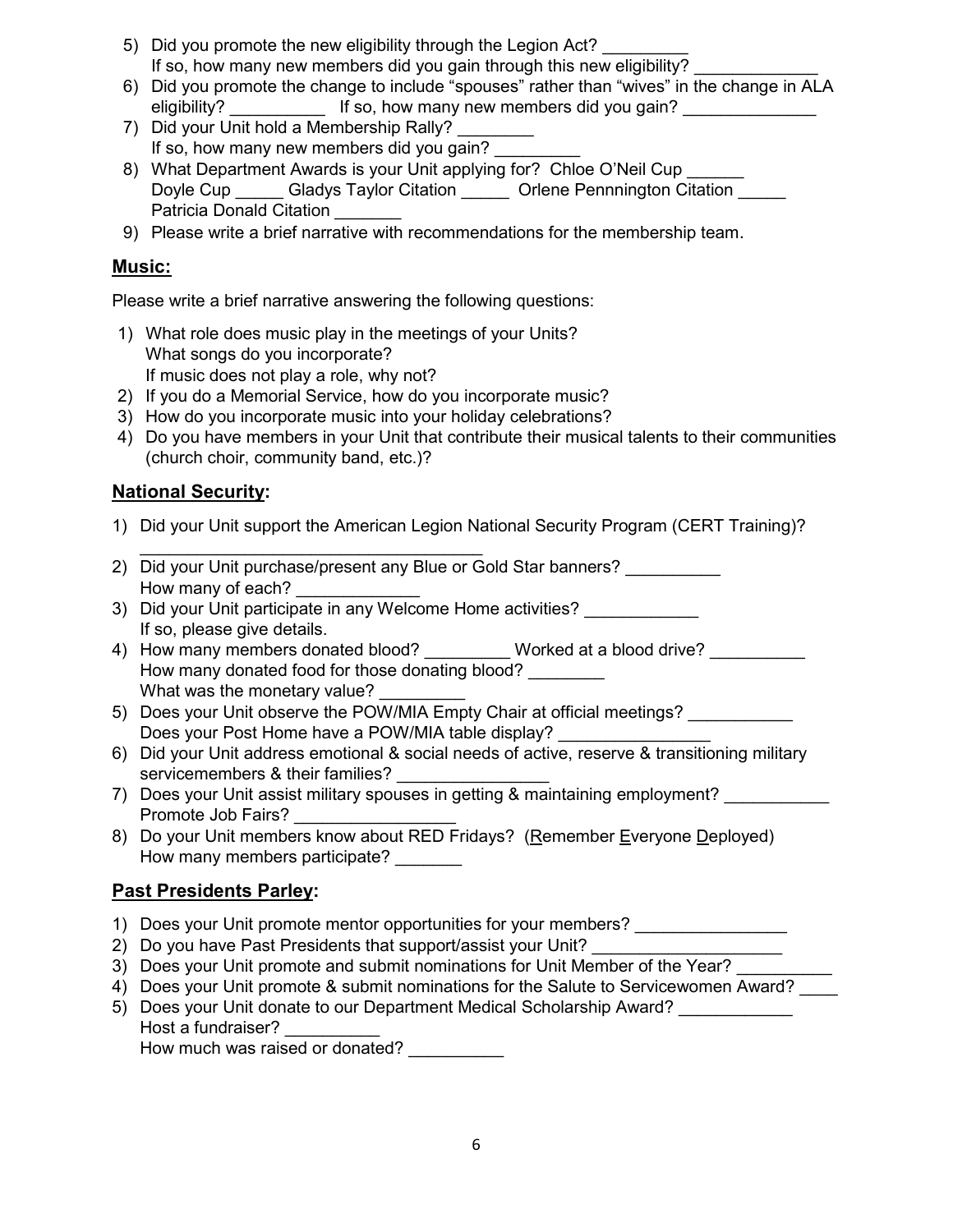### **Poppy:**

1) How did your Unit bring awareness of the poppy to your members and to the public?

 $\_$  , and the set of the set of the set of the set of the set of the set of the set of the set of the set of the set of the set of the set of the set of the set of the set of the set of the set of the set of the set of th  $\_$  , and the set of the set of the set of the set of the set of the set of the set of the set of the set of the set of the set of the set of the set of the set of the set of the set of the set of the set of the set of th

 $\_$  , and the set of the set of the set of the set of the set of the set of the set of the set of the set of the set of the set of the set of the set of the set of the set of the set of the set of the set of the set of th

 $\_$  , and the set of the set of the set of the set of the set of the set of the set of the set of the set of the set of the set of the set of the set of the set of the set of the set of the set of the set of the set of th  $\_$  , and the set of the set of the set of the set of the set of the set of the set of the set of the set of the set of the set of the set of the set of the set of the set of the set of the set of the set of the set of th

 $\_$  , and the set of the set of the set of the set of the set of the set of the set of the set of the set of the set of the set of the set of the set of the set of the set of the set of the set of the set of the set of th

 $\_$  , and the set of the set of the set of the set of the set of the set of the set of the set of the set of the set of the set of the set of the set of the set of the set of the set of the set of the set of the set of th  $\_$  , and the set of the set of the set of the set of the set of the set of the set of the set of the set of the set of the set of the set of the set of the set of the set of the set of the set of the set of the set of th

 $\_$  , and the set of the set of the set of the set of the set of the set of the set of the set of the set of the set of the set of the set of the set of the set of the set of the set of the set of the set of the set of th

 $\_$  , and the set of the set of the set of the set of the set of the set of the set of the set of the set of the set of the set of the set of the set of the set of the set of the set of the set of the set of the set of th  $\_$  , and the set of the set of the set of the set of the set of the set of the set of the set of the set of the set of the set of the set of the set of the set of the set of the set of the set of the set of the set of th

 $\_$  , and the set of the set of the set of the set of the set of the set of the set of the set of the set of the set of the set of the set of the set of the set of the set of the set of the set of the set of the set of th  $\_$  , and the set of the set of the set of the set of the set of the set of the set of the set of the set of the set of the set of the set of the set of the set of the set of the set of the set of the set of the set of th

 $\_$  , and the set of the set of the set of the set of the set of the set of the set of the set of the set of the set of the set of the set of the set of the set of the set of the set of the set of the set of the set of th

 $\_$  , and the set of the set of the set of the set of the set of the set of the set of the set of the set of the set of the set of the set of the set of the set of the set of the set of the set of the set of the set of th

 $\_$  , and the set of the set of the set of the set of the set of the set of the set of the set of the set of the set of the set of the set of the set of the set of the set of the set of the set of the set of the set of th  $\_$  , and the set of the set of the set of the set of the set of the set of the set of the set of the set of the set of the set of the set of the set of the set of the set of the set of the set of the set of the set of th

- 2) How many poppies did your Unit order this year? Was this an increase or a decrease from last year? \_\_\_\_\_\_\_\_\_\_\_\_\_\_\_\_\_\_\_\_\_\_\_\_\_\_\_\_\_ How many did your Unit distribute? How many did you use in displays, decorations, etc.? What was your most creative use of the poppy?
- $\_$  , and the set of the set of the set of the set of the set of the set of the set of the set of the set of the set of the set of the set of the set of the set of the set of the set of the set of the set of the set of th 3) When does your Unit distribute poppies? \_\_\_\_\_\_\_\_\_\_\_\_\_\_\_\_\_\_\_\_\_\_\_\_\_\_\_\_\_\_\_\_\_\_\_\_\_\_\_\_ How many times a year?
- 4) Does your Unit thank businesses who assist in poppy distribution (allow you to display poppies/allow you to set up a table in front of their business for distribution, etc.)?
- 5) How does your Unit use the restricted funds raised during your poppy distribution?
- $\_$  , and the set of the set of the set of the set of the set of the set of the set of the set of the set of the set of the set of the set of the set of the set of the set of the set of the set of the set of the set of th 6) What publicity or advertising does your Unit use for the poppy program?
- 7) Do you promote the poppy poster contest? If so, how and where?

 $\_$  , and the set of the set of the set of the set of the set of the set of the set of the set of the set of the set of the set of the set of the set of the set of the set of the set of the set of the set of the set of th How many poppy posters did your Unit receive?

- 8) Did your Unit have a Miss Poppy? How was she selected?
- 9) Did your Unit participate in National Poppy Day? \_\_\_\_\_\_\_\_\_\_\_\_\_\_\_\_\_\_\_\_\_\_\_\_\_\_\_

## **Public Relations:**

- 1) How did your Unit promote a positive image in your community?
- 2) How did your Unit promote your events? (Flyers, email, signage, etc.)
- $\_$  , and the set of the set of the set of the set of the set of the set of the set of the set of the set of the set of the set of the set of the set of the set of the set of the set of the set of the set of the set of th 3) Did your Unit encourage/promote members wearing officially branded ALA apparel or pins, etc. in public?
- $\_$  , and the set of the set of the set of the set of the set of the set of the set of the set of the set of the set of the set of the set of the set of the set of the set of the set of the set of the set of the set of th 4) Was any Media (Press, TV, Radio) contacted to promote your events or bring awareness?
- 5) Is your Unit aware of our Auxiliary Public Service Announcements (PSA's), brochures & publications? Are they aware of our alaforveterans.org website, Facebook Pages?

 $\_$  , and the set of the set of the set of the set of the set of the set of the set of the set of the set of the set of the set of the set of the set of the set of the set of the set of the set of the set of the set of th